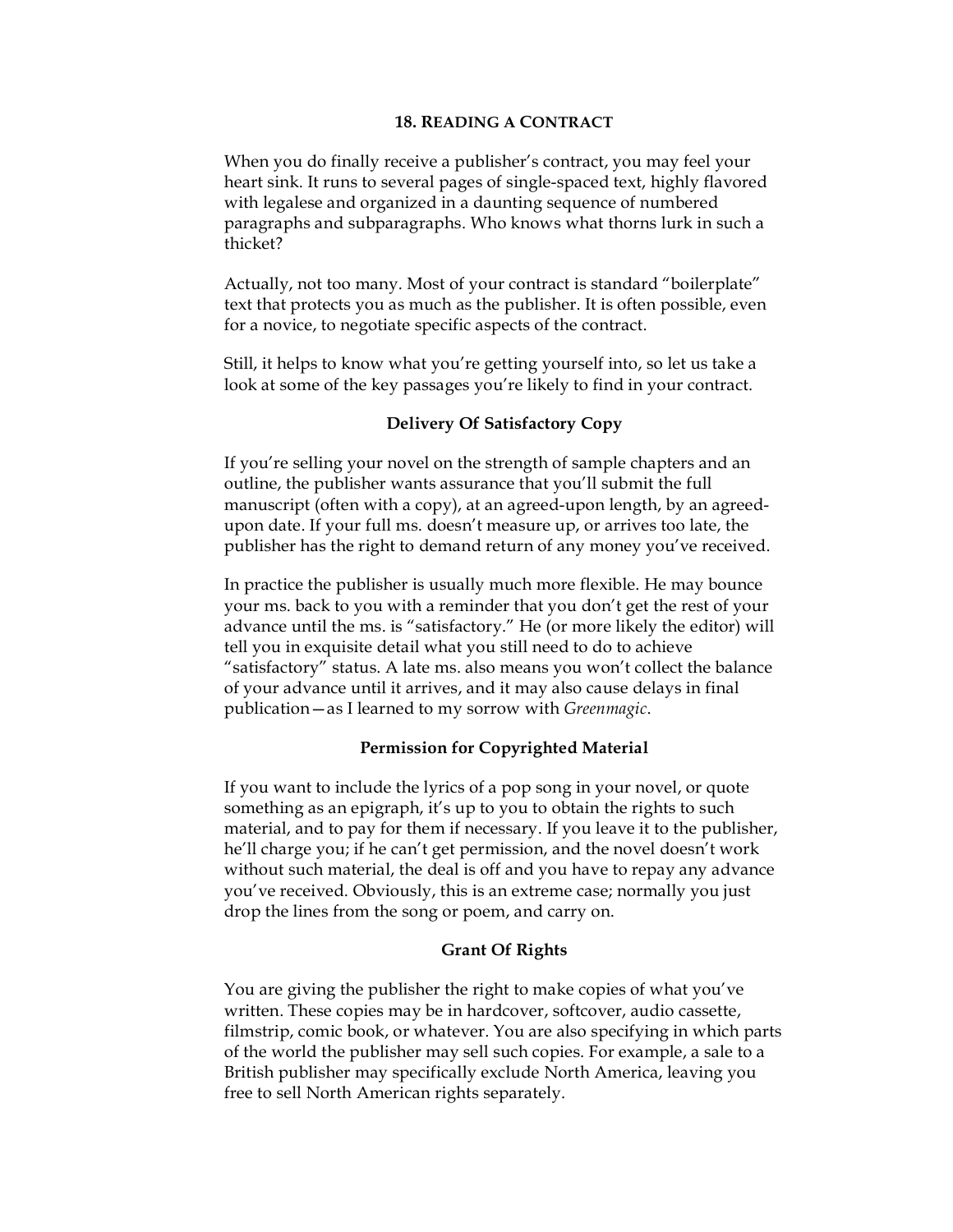You may also be giving the publisher rights to sell foreign translations, to print excerpts in other books or periodicals as a form of advertising, or to sell copies to book clubs. Normally such sales require your informed, written consent.

## **Proofreading and Author's Corrections**

You agree that you will proofread the galleys or page proofs of your novel and return the corrected pages promptly. If your corrections amount to actual revision of the original manuscript, and will require retypesetting more than 10 per cent of the book, the publisher will charge you for such costs. This can very easily destroy any income you might have earned from the book.

## **Advances and Royalties**

This spells out how much the publisher will pay you, and when. The most common agreement is payment of one-third of the advance on signing the contract; one-third on delivery of a satisfactory complete ms.; and one-third on publication date. You may be able to negotiate half on signing and half on delivery; otherwise, you are in effect lending the publisher some of your advance until a publication date that may be over a year away.

Royalties are generally a percentage of the list price of the book. For hardcover books, the usual royalties is ten per cent of list price. So a novel retailing for \$24.95 will earn its author \$2.50 per copy. For mass-market paperbacks, royalty rates can range from four per cent to eight per cent, usually with a proviso that the rate will go up after sale of some huge number of copies—150,000 seems to be a popular target. A paperback selling at \$7.95, with an eight per cent royalty, will therefore earn you about 64 cents. A "trade" paperback, intended for sale in regular bookstores rather than supermarkets and other mass outlets, will probably earn a comparable rate; the list price, however, will likely be higher and the number of copies sold will be lower.

Whatever the royalty rates, you're likely to get only half as much for sales to book clubs or overseas markets. This is especially painful for Canadian authors with American publishers: sales in your own country, as "foreign" sales, earn only half the U.S. royalty rate.

You will also agree to split the take from certain kinds of licensing sales. For example, if your novel is a hardback and some other house wants to bring out a paperback edition, you can normally expect a 50 per cent share of what the paperback house pays. Sometimes a paperback house will license a hardback edition (in hopes of getting more critical attention for your book and hence selling more copies in paperback eventually); in such a case you should expect 75 per cent of the deal.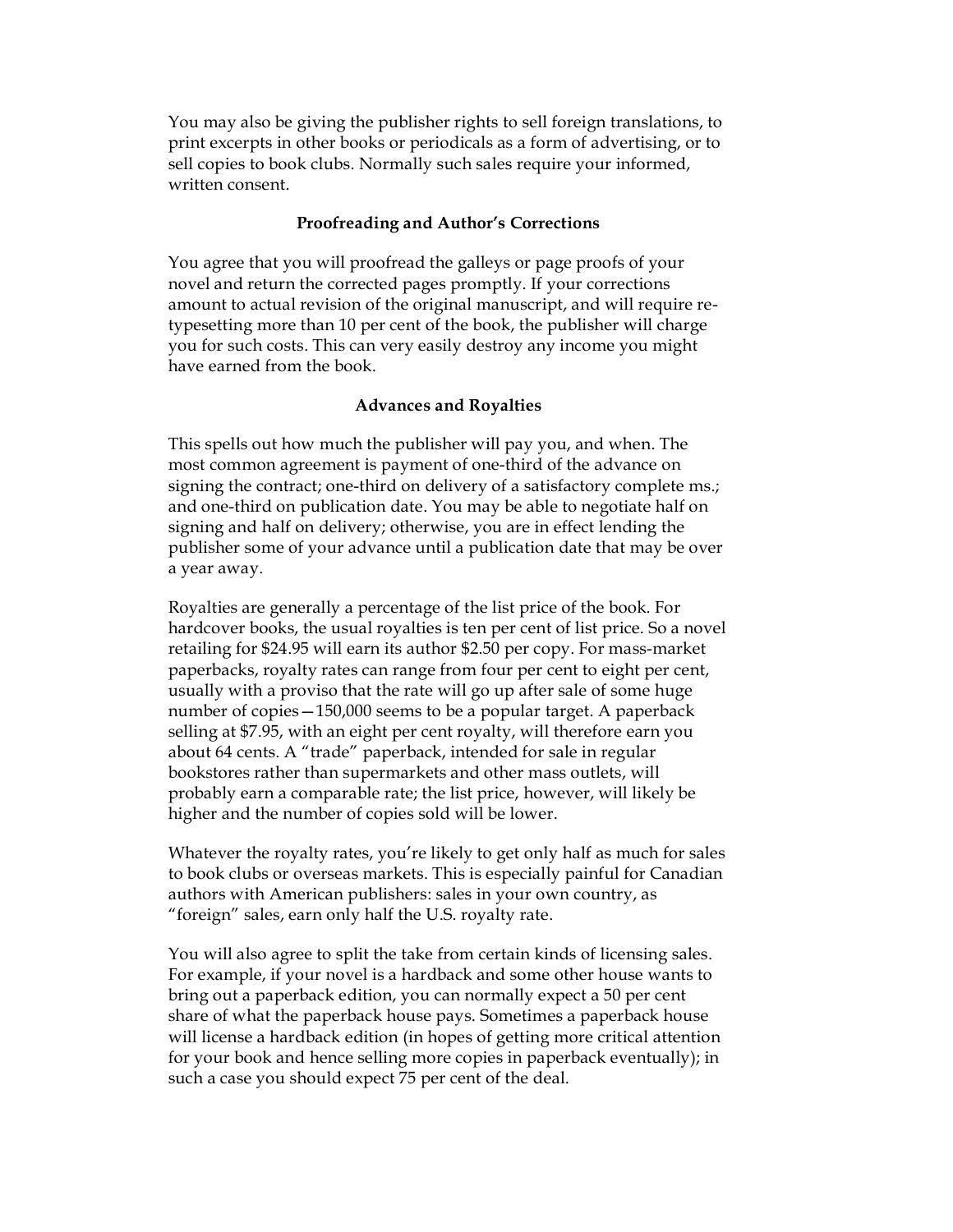If you can possibly avoid it, do *not* agree to give your publisher a share of any sale to movies or TV. A film or TV show based on your novel will boost the publisher's sales quite nicely; he doesn't need a slice off the top of a deal that will surely pay you more than the publisher did. But if the book seems highly unlikely to interest Hollywood, you might offer a slice of film rights in exchange for a richer advance, with a proviso that an actual film or TV sale will also produce an additional chunk of money from the publisher.

The publisher will normally not charge for the production of versions of your novel in Braille or other formats for the handicapped. So you will get no money from this source.

The publisher should agree to supply you with two royalty statements a year. Each will cover a six-month reporting period, and each should arrive about 90 days after the close of that period. So a statement for January-June should reach you at the end of September. This will probably be a computer printout, and may be confusing. But it will indicate the number of copies shipped, the number returned unsold by booksellers, and the number presumably sold. The publisher will hold back on some of the royalty "against further returns." Whatever remains is the actual number on which the publisher owes you money.

Chances are that your advance will have consumed any potential royalties for the first reporting period, and perhaps for the second as well. Once you have "earned out" your advance, however, you should expect a check with each royalty statement.

Do *not* sign a contract that does not explicitly promise you at least two royalty statements a year. Some publishers promise a statement only after the novel has earned out its advance. This means you may go for years or forever—without knowing what your sales have been.

### **Author's Warranties and Indemnities**

Here you are promising that this is indeed your work, that it isn't obscene, a breach of privacy, libelous, or otherwise illegal. If you do get into trouble, you agree to cooperate with the publisher's legal defense, and you agree to pay your share of the costs instead of asking the publisher, booksellers, or others to do so. If the publisher's lawyer thinks the manuscript poses legal problems, you agree to make the changes required to solve those problems—or to allow the publisher to do so.

You may find an insurance rider as part of your contract; this is intended to protect both you and the publisher from suffering total financial disaster if you get caught in a losing lawsuit.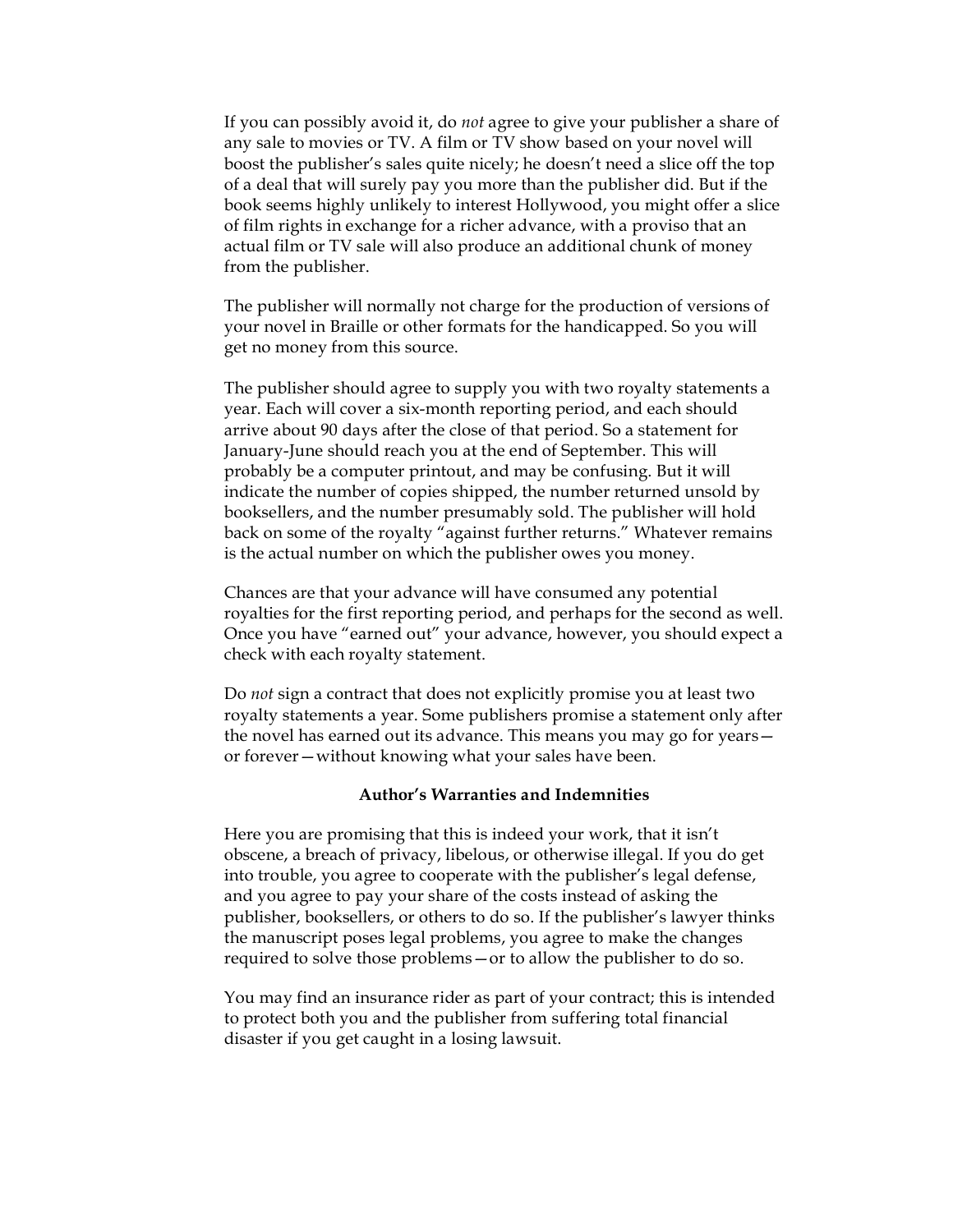## **Copies to Author**

You will get a certain number of free copies, and will pay a reduced rate for more copies. That means you will still pay for those copies, and you should.

# **Option Clause**

Pay attention to this one! This says you are giving the publisher right of first refusal on your next book (or at least your next book of this particular genre). The option clause means the publisher will give the next book a close, prompt reading. You should expect a response within 90 days, but some contracts specify 90 days after publication of your current book. That means you might have to wait for months, maybe over a year, until the publisher sees the initial reaction to your first book.

In practice, though, you probably will get a quicker response than that. If the publisher does make you an offer, you have the right to refuse it; you can then take your second book to any other publisher you like. However, you can't sell it to anyone else unless you get better terms for it than your original publisher offered.

You may well find yourself trapped as a result. If you need money in a hurry, you may feel you've got to accept a bad offer rather than spend months or years shopping your ms. around the market until you find a more generous publisher. And then, of course, your second contract will include an option clause for the *third* novel…

Your best hope in this case is that sales of the first book will warrant a heftier advance on the second or third book. And if the publisher still won't cooperate, you can then go to another publisher with at least some respectable sales figures that show you deserve a better deal.

# **Going Out of Print**

If the publisher lets your novel go out of print, you can make a formal request for it to be reprinted; if he doesn't want to, you can then demand that all rights revert to you. You are then free to sell the book to another publisher. (I have done this a couple of times. You don't make as much money on the resale, but at least the book stays out on the market longer.) You may be able to acquire the plates or film from which copies of your novel were made, making it possible for a new publisher to bring your book out quite cheaply.

You will probably not make any money from "remaindered" copies that the publisher may sell to a book jobber at a deep discount. In some contracts, however, the author may indeed receive some percentage of such sales. It's also possible to buy copies of your book at a similar low price.